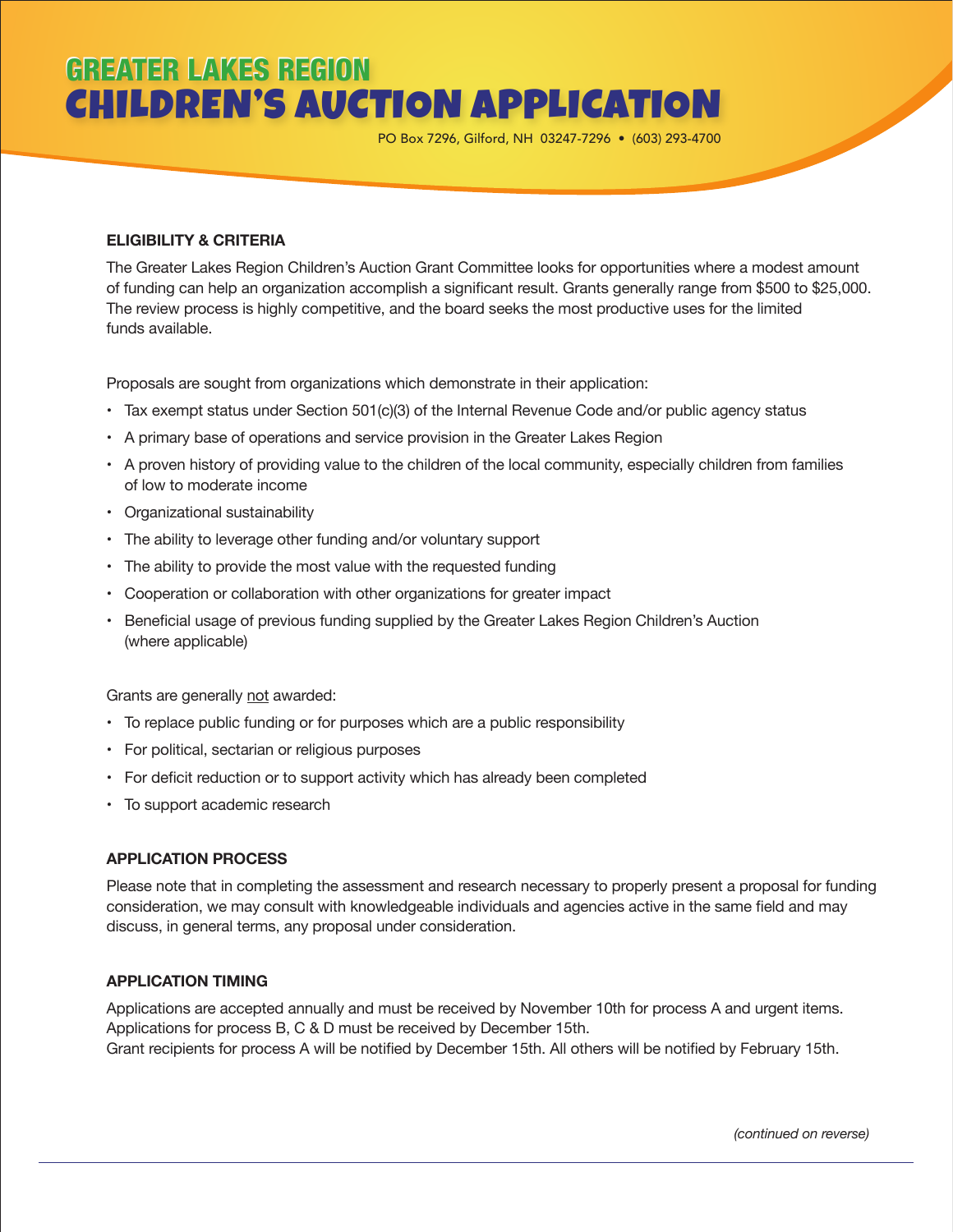### **PROPOSAL NARRATIVE**

Please include the name of your organization or agency, contact person's name and phone number at the top of each page of your Proposal Narrative.

1. Program (250 words): Briefly describe your organization, current programs and services, track of success and accomplishments of the previous year. Why is now a good time for the Greater Lakes Region Charitable Auction to invest in this work?

2. Organizational Background (100 words): Provide a brief history of the organization

3. Organizational Management: (200 words): Summarize the most significant leadership strengths and capacities of your senior management team and board.

4. Grant Request Description (250 words): Briefly describe how you intend to use the grant request, including major activities and time periods, and communities that will be affected. Please highlight the number of children that will be served, noting the percentage that come from low to moderate income households.

5. Financial Strength (250 words): Briefly discuss the financial stability of your organization and your organization's approach to sustainability, including diversification of funding and the role of fundraising and community partnerships.

6. Previous Grants (250 words): If you have previously received funding from the Charitable Auction, please describe how you used the funds to benefit to your organization and community.

7. Is there anything else we should know?

## **QUESTIONS**

Questions should be submitted in writing to apply@childrensauction.com